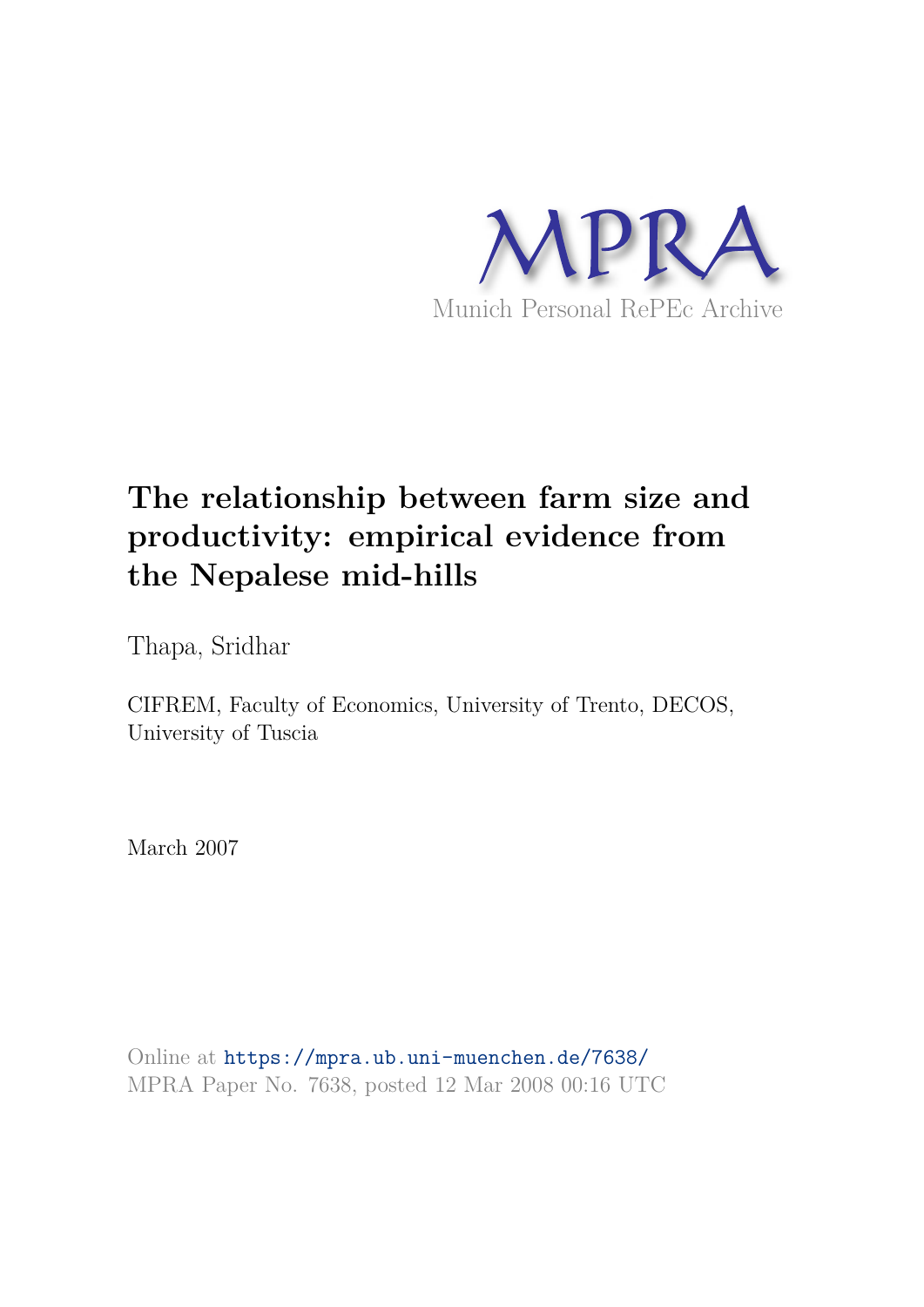# **The relationship between farm size and productivity: empirical evidence from the Nepalese mid-hills**

**Sridhar Thapa** CIFREM, Faculty of Economics University of Trento, Trento(Italy) email: s.thapachhetri@email.unitn.it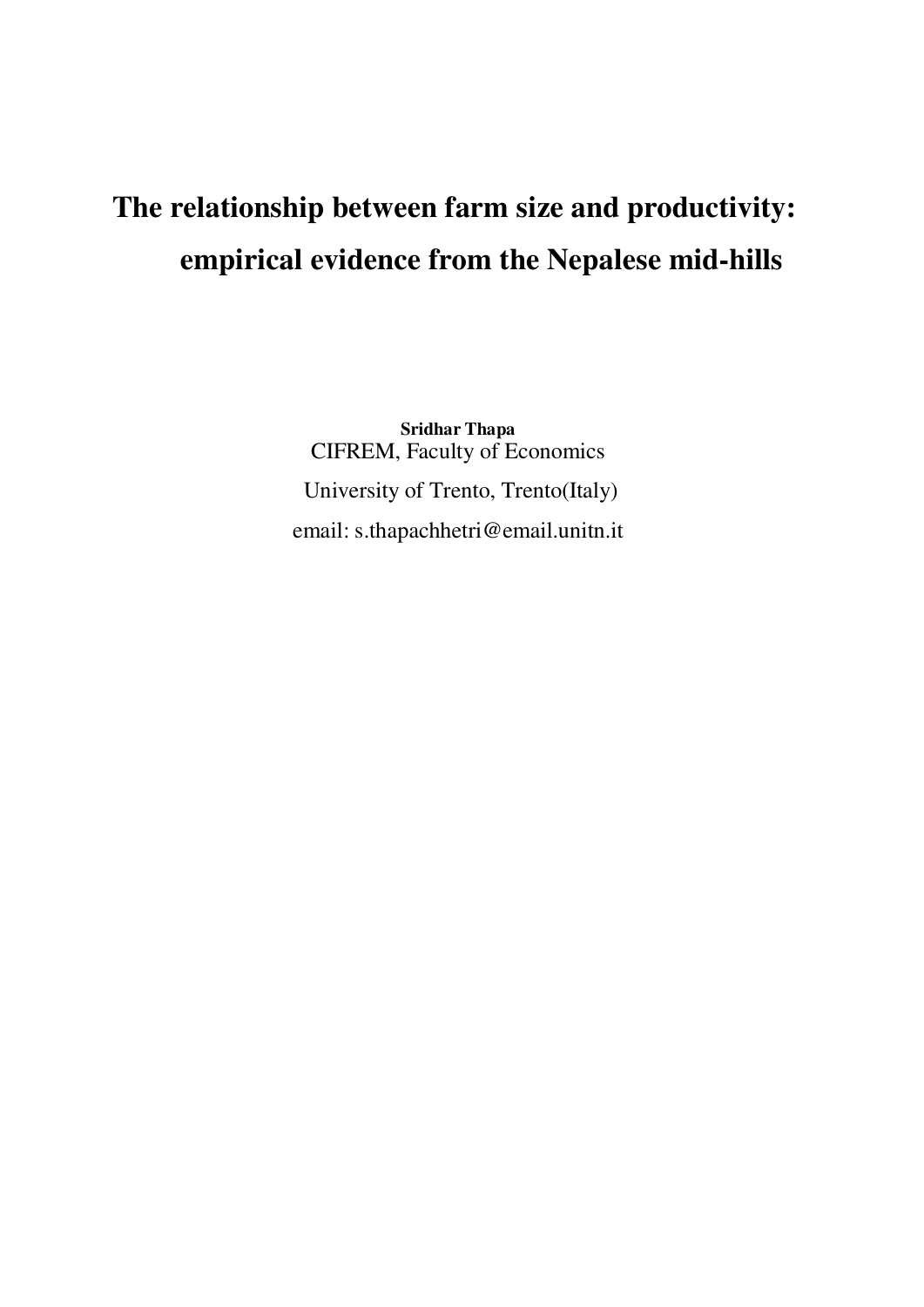# **The relationship between farm size and productivity: empirical evidence from the Nepalese mid-hills**

*Sridhar Thapa University of Trento, Trento (Italy) s.thapachhetri@email.unitn.it*

### **Abstract**

This paper examines the farm size and productivity relationship using data from Nepalese mid hills. The household data used has been drawn from a survey conducted by the author and financed by the Norwegian University of Life Science. The analysis uses models both allowing for and not allowing for village dummies(as cluster controls), the ratio of irrigated land (as proxy for land quality), and other socio-economic variables such as households, belonging to caste groups, and family size (as proxy for access to resources). The result supported the almost 'stylized fact' of inverse relationship (IR) between farm size and output per hectare. Total cash input use and labour hours per hectare were found to be higher on small farms. The findings of regression equations allowing for village dummies and other socio-economic variables do not support the explanation that the IR between farm size and productivity is due to variation in regions as well as access to resources. Nevertheless, family size and caste dummies show some effects on farm value added. The paper further investigates returns to scale in Nepalese agriculture, applying the Cobb-Douglas (CD) production function. The result shows constant returns to scale. Labour input seems more influential in farm production, followed by manure, in the sample farms. The overall result shows that the IR between farm size and output per hectare is perhaps due to the result more of other inputs used by small farms rather than diseconomies of scale.

*:* inverse relationship; farm size; productivity; returns to scale; Nepal

JEL Classifications: *Q15, O13*

## **1. Introduction**

Relationship between farm size and productivity in developing countries is one of the oldest issues in the academic arena for analyzing the agrarian structure. The debate on farm size and productivity relationship intensified, when Sen  $(1962, 1966)^{1}$  observed inverse relationship between farm size and output per hectare in Indian agriculture, suggesting that small farms are

<sup>&</sup>lt;sup>1</sup> Several studies mention that Chayanov was the first who discovered inverse relationship in Russian agriculture in the twenties (Bhalla and Roy 1988).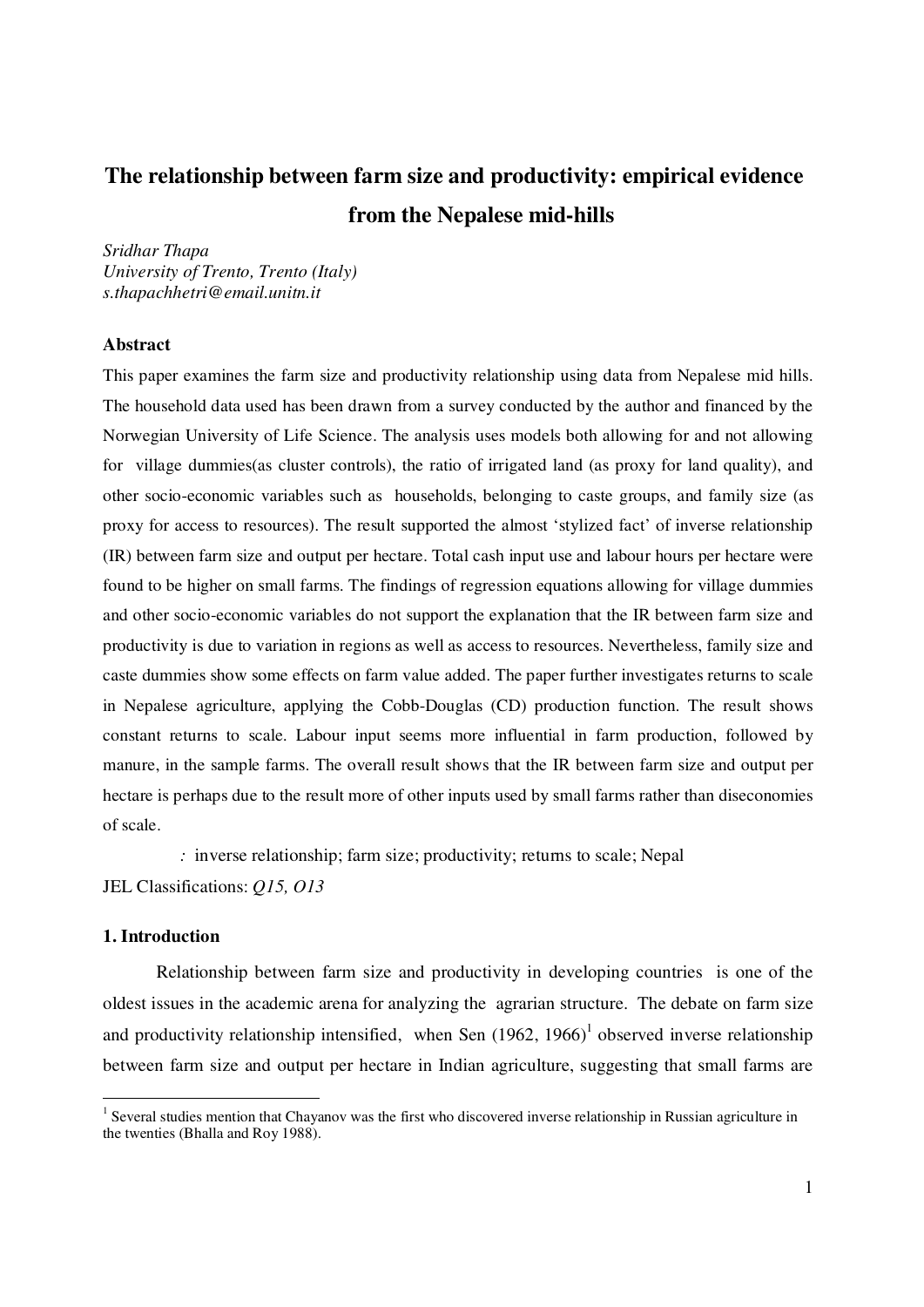more productive compared to large ones. This relationship is explained by the relative advantage of using more family labour by small farms that may reduce the monitoring and supervision costs of hired labour. These findings show that equity does matter for efficiency in the agricultural sector, and raise the question of redistributive land reform in most agrarian countries. Since then, a lot of empirical studies have re-examined the problem from different angles using various statistical techniques in order to test Sen's finding, and inverse relationship (IR) has been perceived as a "stylized fact" of rural development<sup>2</sup>. In favour to the IR, Sen argues that the opportunity cost of a day's labour by family members might be well below the daily wage rate of hired labour. Feder (1985) shows that small farmers have high labour/land ratios, and could achieve higher yield per hectare. Moreover, the IR is typically explained by the failure of rural markets for credit, labour and land, as well as by the difference in labour endowments between small and large farms. Family labour has more incentives than hired labour to work intensively, because it is residual claimant of the output. This fact is analysed in relation to reduction of unequal distribution of landholdings, assuming that redistribution of land will lead to a positive effect on farm productivity.

Despite a number of studies favouring the IR, it has failed to reach a consensus. On the contrary, IR hypothesis argues that the earlier adoption of new technology by large farmers has reduced or even reversed the yield advantage of small farmers (Fan and Chan-Kang, 2003). Some show that IR has disappeared in small regions of India (Bhalla and Roy, 1988; Newell et al., 1997). They argued that the causes of IR might be the regional variations in underlying land quality. Bhalla and Roy (1988) further concluded that the stylized fact of an IR between farm size and output per hectare might be in larger part due to the omission of soil quality variables from the estimated equations. Likewise, Cornia (1985) analysed the relationship between factor inputs, yields, and labour productivity for farms of different sizes in 15 developing countries. These results showed a positive relationship between farm size and productivity in Bangladesh, Peru and Thailand. Deolalikar (1981) also observed that the IR could be rejected at a higher level of agricultural technology. Several economists put their views that the IR remains valid for traditional agriculture. As a result, small farms in most developing countries were perceived as more efficient than large farms before the 1980s. On the other hand, rapid technological changes

<sup>&</sup>lt;sup>2</sup> See, Berry and Cline (1979), one of the most important and highly cited literatures, Bardhan (1973), Carter(1984), and more recently Barett (1996), Heltberg (1998) and Lamb (2003).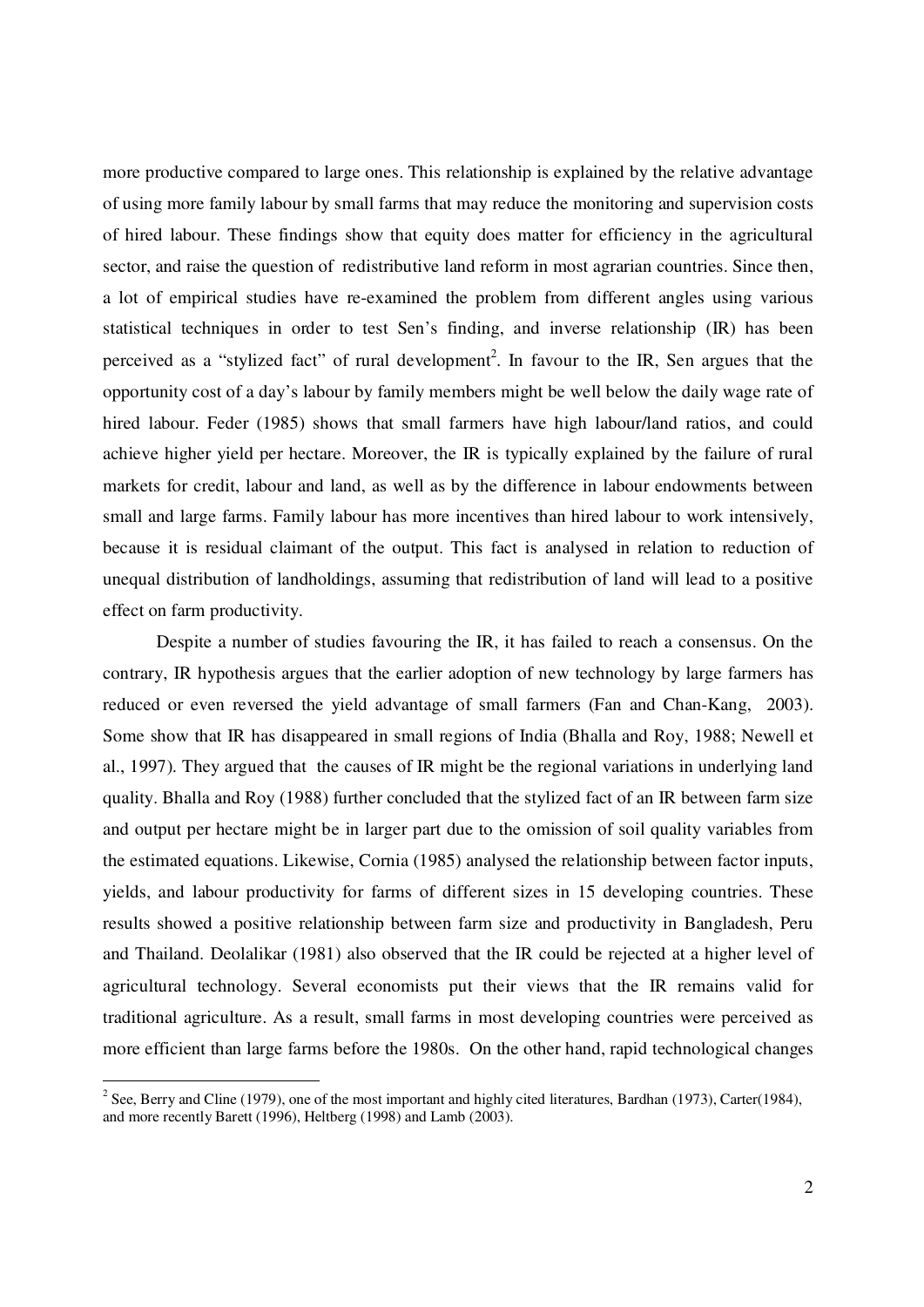and the expansion of commercial farming have changed the perception of efficiency toward small farms, suggesting that the IR diminished, when the agricultural sector moved towards modernization through the adoption of more capital intensive technology. Such transformation will pay more attention on other inputs such as fertilizer and modern variety of seeds rather than the importance of farm labour. Small farmers, in this regard, might be unable to compete, especially as the rapid sequence of new technological inputs require investments that go beyond their capacity.

A large share of available literature regarding the relationship between farm size and productivity was observed in India in comparison to other South-Asian countries. Based on my knowledge, there are few empirical studies examining the relationship between farm size and productivity at farm level in Nepal. One recent study done by Bhandari (2006) shows a positive relationship between land inequality and productivity, rejecting the argument that in Nepal, small farms appear to be more efficient than large farms. The author has well summarized the overall development of land reform in Nepal in relation to productivity and poverty reduction. However, the study is mainly focused on the districts of the southern plain area(i.e. *Terai*), where yield is supposed to be higher because of better soil quality and regular irrigation facility. In order to obtain this result, the author used macro level data applying a simple bivariate regression between the Gini index of each district and land productivity. His finding is solely based on rice yield without considering any other crops nor land quality in the model. Hence, this paper attempts to make a further empirical contribution in this literature, using farm level data from Nepalese midhills. The following article deals with the issues of the relationship between farm size and productivity taking into consideration village dummies as cluster controls, ratio of irrigated land and other socio-economic variables (i.e. caste dummies and family size) showing that the difference of inverse relationship between farm size and productivity is more likely to be negligible if farmers have better access to resources (i.e. credit, advanced technologies, irrigation and market information). The latter is explained as incomplete factor markets that lead to family owned farm and household with better access to resources being more efficient.

The paper is organized as follows: Section 2 dealing with the data sources, methodology, farm characteristics, and descriptive statistics. The theoretical approach and econometric models for farm size-productivity relationship, and their results are explained in Section 3, while Section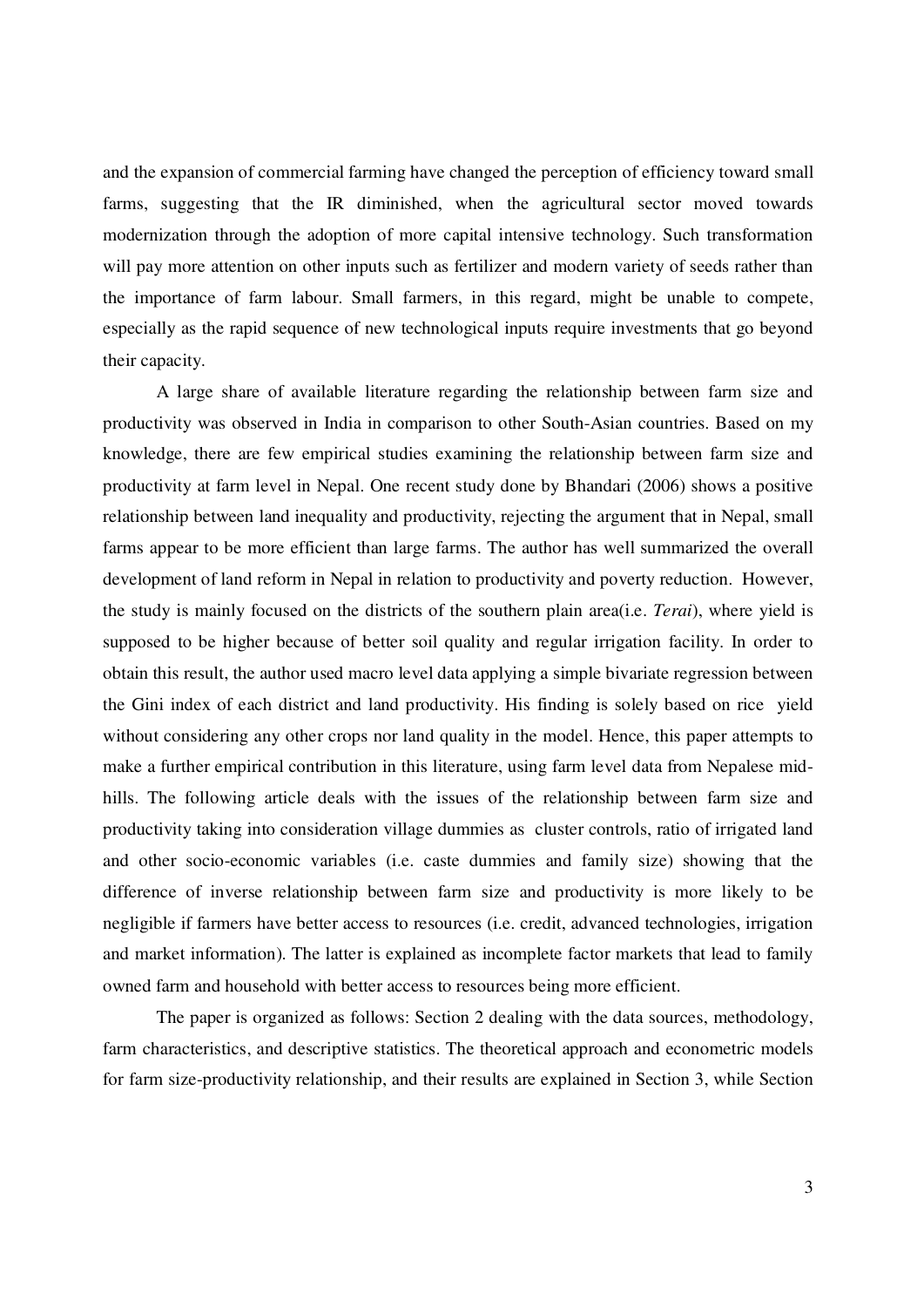4 shows the empirical results of the CD production function and returns to scale. Finally, conclusions and policy implications are given in Section 5.

## **2. The data**

The data for the study were collected from Mardi Watershed Area of Kaski district in the western hills of Nepal. A cross section random sample survey of 250 farm households was undertaken during the period June to August 2002. The survey was organized as a part of an MSc dissertation with financial support from the Norwegian University of Life Science. The survey area lies with the region of Annapurna Conservation Area Project (ACAP) covering three Village Development Committees (VDCs i.e. lowest administrative body of Nepal) of the entire area of Mardi Watershed. The random sampling method was applied to select sample households, where the detailed information about the study area before sample selection was received from the branch office of ACAP in Mardi Watershed area.

Mardi Watershed area covers 63 square kilometres ranging from 900 meters to 5000 meters above the sea level. The study area is relatively higher rainfall zone of Nepal, where the average annual rainfall on the ridges is about 4700 mm and 4000 mm in plains, and the temperature in the study area is the range between 20-30 degrees in the summer and 7-18 degrees in winter. According to the 2001 census, total population of the study area is 10220 with a total of 2117 households. This area is rich in diversity of caste, ethnicity and culture, as well as climatic variations and multiple cropping system. The area also covers different types of landscapes including sloping rainfed in the upland to irrigated and fertile land in the valley. The major crops grown in the area are rice, maize, wheat, millet, and other seasonal vegetables. Animal traction (i.e. oxen) is the only technology used for land preparation. Having seasonal transportation facility and proximity to business centre (i.e. Pokhara), the study area represents both characteristics of subsistence and to some extent of commercial farming. The study area was therefore, regarded as the best area for addressing the farm size- productivity relationship.

The survey collected detailed information of farm and non-farm activities, as well as demographic characteristics. The data set provided the detailed information of both tradable and non-tradable inputs and output.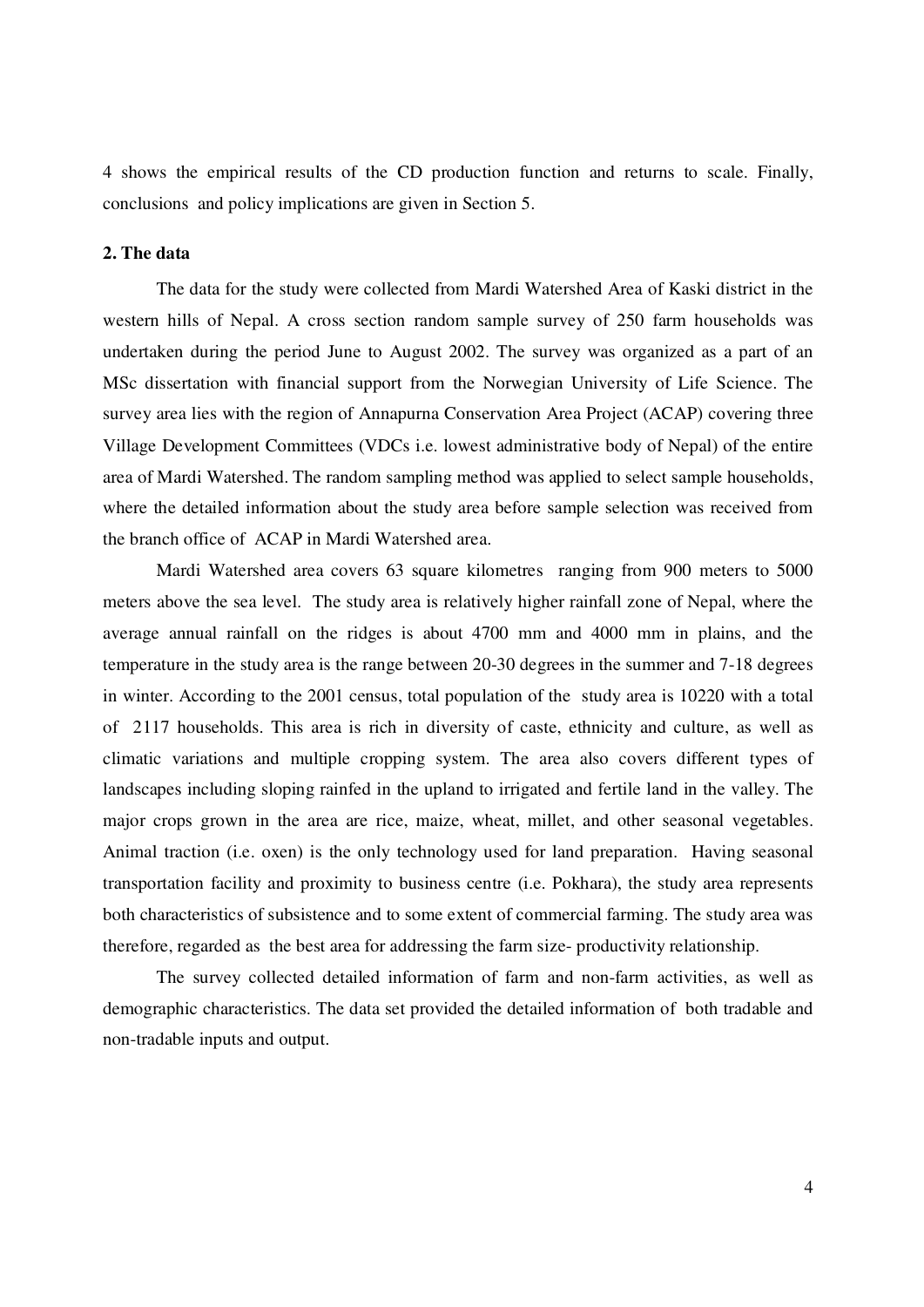Cropland(or net sown area) has been considered in terms of holding either own or rented or sharecropping land by the farmers. The average land holding including forestland/fallow land of the surveyed households is  $0.56$  hectares  $(10.74 \text{ ropani}^3)$  and  $0.50$  hectares for cropland only.

Land in terms of holding size is relatively scarce in Nepal. Average size of land holding has decreased from 1.12 hectares in 1981 to 0.80 hectares in 2001 (CBS, 2002). It is widely believed that the alleged inverse relationship would be weaker in low average farm size, because of homogenous farms relying mostly on family labour (Heltberg, 1998). Nevertheless, small farms can also employ hired labour and therefore face supervision cost too. The data show that hired labour constituted about 26 percent of the total labour force in the area during the survey year.

In spite of the IR as weaker assumption in the presence of lower average farm size, no such evidence for higher agricultural growth rates has been found in countries with higher average farm size. IR was even observed on farms averaging 0.43 hectares in China. It is, then, assumed that the alleged relation between farm size and productivity may not be weaker due to small farm size in the study area. Heterogeneity in farming system in the study area may have been supportive for the IR assumption even with a lower average farm size. In the paper, IR hypothesis is considered as plausible due to the existence of socio-economic differences in terms of access to resources among the caste groups, and variations in the villages and land quality.

| <b>Variables</b>                                 | Mean     | <b>Standard Deviation</b> |
|--------------------------------------------------|----------|---------------------------|
| farm income/hectare(NRs <sup>*</sup> .)          | 78878.25 | 37734.23                  |
| Log of total cash input per hectare <sup>4</sup> | 9.54     | 0.54                      |
| Log of labour hour                               | 7.81     | 0.46                      |
| Log of farm income/hectare                       | 11.17    | 0.48                      |
| Log of cropland                                  | $-0.90$  | 0.69                      |
| Ratio of irrigated land                          | 0.56     | 0.25                      |

**Table 1: Descriptive statistics of the study area**

Source: Field Survey 2002

\* 1US\$= 72.57 Nepalese rupees at the time of data collection.

Descriptive statistics of the survey area are presented in Table 1. Farm income is the value added of total farm products including livestock income in the survey year. Cropland is the net

<sup>3</sup> *Ropani* is local measurement unit in Nepal. One *ropani* is equivalent to 0.05 hectare. People having 10.74 *ropani* farm land in an average are considered as medium class family in Nepal. However, it depends on the quality and the location of farm land.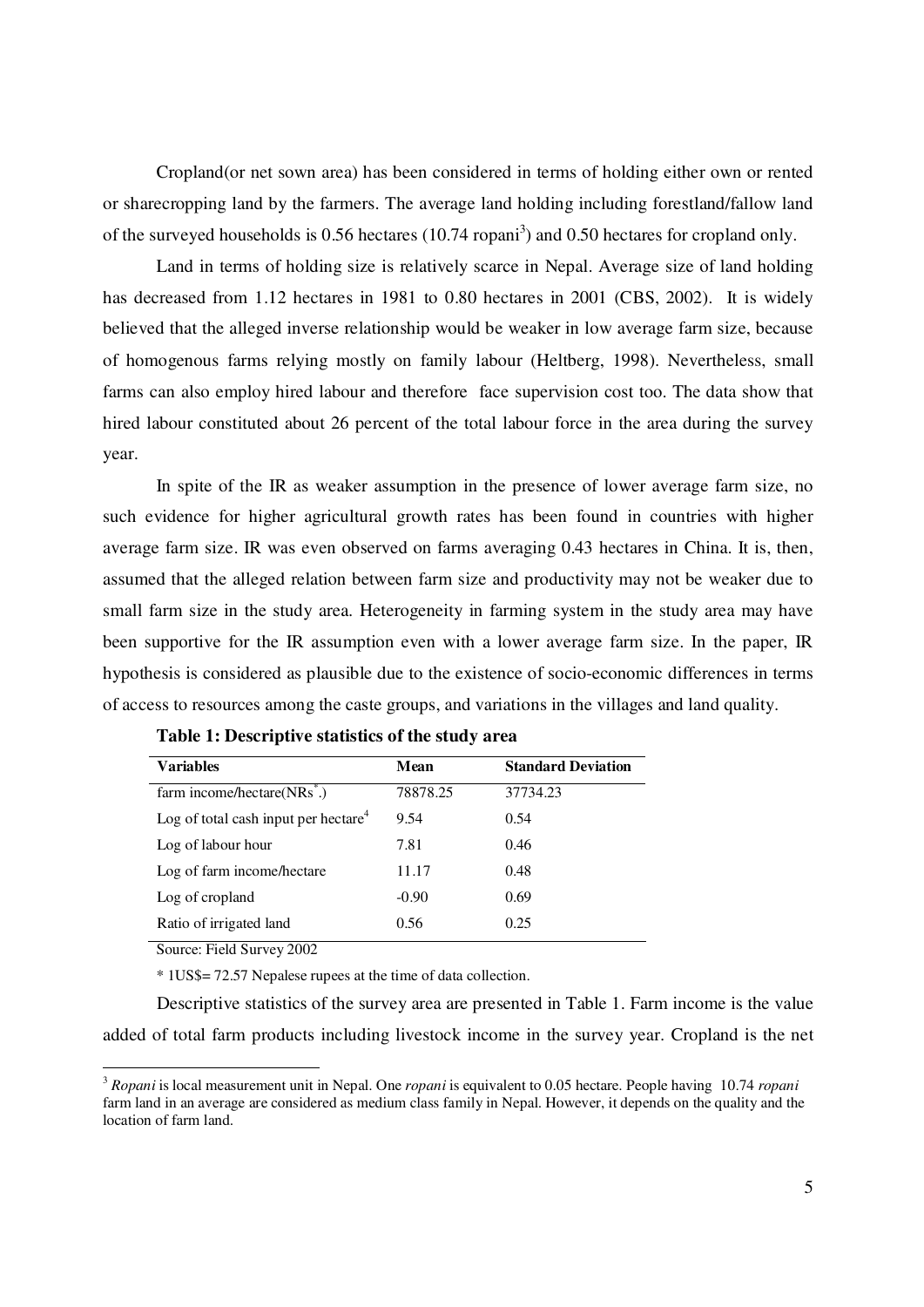sown area during the survey year, and the ratio of irrigated land is calculated with respect to total cropland.

# **3. Inverse relationship between farm size and productivity**

The conventional model used for testing inverse relationship is the simple equation such as:

$$
\ln Y = \alpha + \beta \log(A) \cdot \text{Hg} \quad / \text{H} \quad 18.195 \quad \text{T}\phi \quad 1 \quad 0 \quad 0 \quad 1 \quad 202.32 \quad 596.
$$

where Y is the value of output, and A represents total crop land. The coefficient of â should be negative for inverse relationship, if Y is net output per hectare, and less than unity, if Y is total output. However, on theoretical grounds, neo-classical theory assumes that â should be zero, implying that farm size and productivity are uncorrelated (Bhalla and Roy, 1988). The occurrence of a negative relation assumes the failure of factor markets. It is widely assumed in the literature that the failure of factor markets in developing countries is pervasive due to high transaction costs. The IR hypothesis is, therefore, a plausible assumption under factor market imperfections (Heltberg, 1998). Under imperfect factor markets, farm productivity, in addition to soil quality, may be influenced by several other socio-economic variables such as households belonging to caste groups and family size.

In the econometric model for testing IR hypothesis, it could, therefore, be plausible to include socio-economic variables in the regression equation, as output per hectare is the function of farm size and socio-economic characteristics, like household belonging to caste groups, family size, and village dummy, assuming that such characteristics do matter in the production decisions in most rural economies, and thereby affect the farm productivity.

It is widely discussed on the ground of political economy, especially in Nepal and India, that the caste system is one of the hurdles for the overall development, where the so-called higher caste groups have relatively better access to resources and a vital role for decision making in the formulation of national policies as well as the implementation of development programmes. On the other hand, the so-called lower caste groups are economically and socially deprived. Social inclusion such as reservation of a quota of government jobs, in the education sector and in decision making process for deprived groups is now a common issue within the political arena. In

<sup>&</sup>lt;sup>4</sup> It includes total cash inputs like fertilizer, , seeds, farm equipments and value of hired oxen.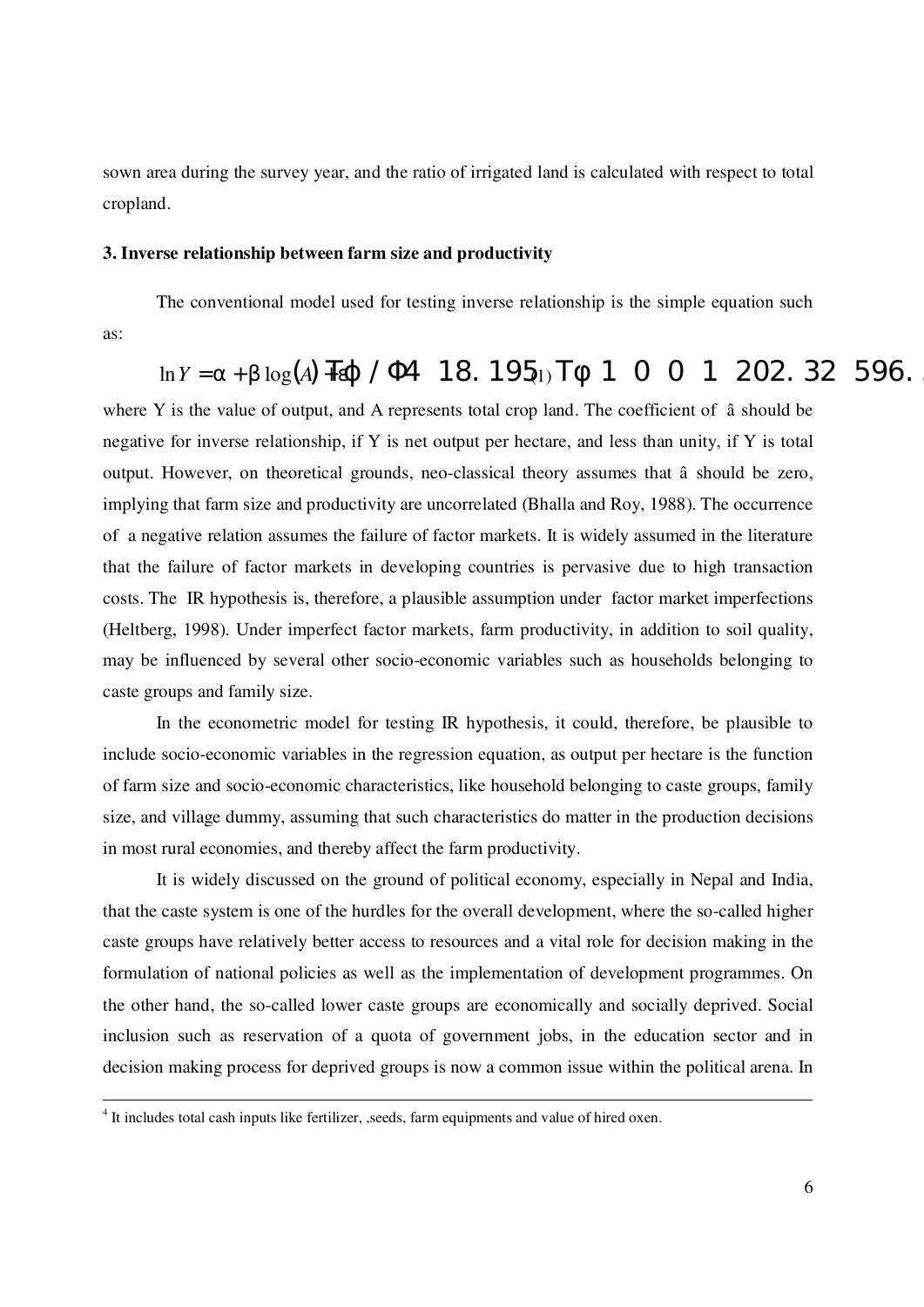this paper, it is, therefore, assumed that caste groups do matter on productivity due to differences in resource accessibility including credit, irrigation, technology and market information. It is often assumed that in regression of output per hectare with respect to farm size using village dummies as cluster controls, IR may disappear between farm size and productivity. Moreover, the use of total cash input and labour hours per hectare as dependent variable with farm size can be a better measurement of productivity differentials. This paper, thus, applies both types of equation total output per hectare with and without village clusters and other socio-economic variables in order to test the consistency of hypotheses between farm size and productivity.

 $\ln Y_i = \alpha + \beta \log(A)$   $\text{Tr}(\alpha) + \beta$  18. 238  $\text{Tr}(\beta)$  1 (20 0 1 173. 52 562. 53 where  $Y_i$  is total output per hectare, and  $A_i$  denotes the total crop land either owned or rented or sharecropped during the survey year.  $Z_i$  denotes a vector of control variables like village dummies, ratio of irrigated land, family size and households belonging to caste group, and á, â and  $\tilde{a}$  are parameters to be estimated, while  $\dot{a}_i$  is an error term. An inverse relation requires  $\hat{a}$  to be negative.

The paper also attempts to propose the equation of total cash input and labour hours per hectare, as a function of farm size in order to find out whether smaller farms have higher labour and land ratio. The IR is often dealt with the use of relative inputs which is closely associated to the issue of whether, on small farms, land and input ratio is higher than the large ones. The proposed model is as follows;

 $\ln I_i = \alpha + \beta \log(A)$   $\text{Tr}(\alpha) + \frac{\beta + 1}{2}$  18. 164  $\text{Tr}(\beta)$  1 (30 0 1 173. 28 333. 81 where I<sub>i</sub> is total cash input or labour hours per hectare. An inverse relation needs â to be negative, showing that input and labour hours per hectare decreases as farm size increases.

The empirical estimation of regression equations such as total output per hectare, labour hours and cash input per hectare with respect to farm size is presented in Table 2. The results show that the coefficients(i.e. elasticities) of total output, labour hours and cash input per hectare with respect to farm size are statistically significant at 99% confidence level with negative sign, which implies declining output, labour hours and cash input per hectare as farm size increases.

This result supports the argument that small farms use inputs more intensively than large farms and achieve higher productivity (Berry and Cline, 1979; Carter, 1984; and Newell et al., 1997). However, this result contrasts with Bhandari (2006), where he found positive correlation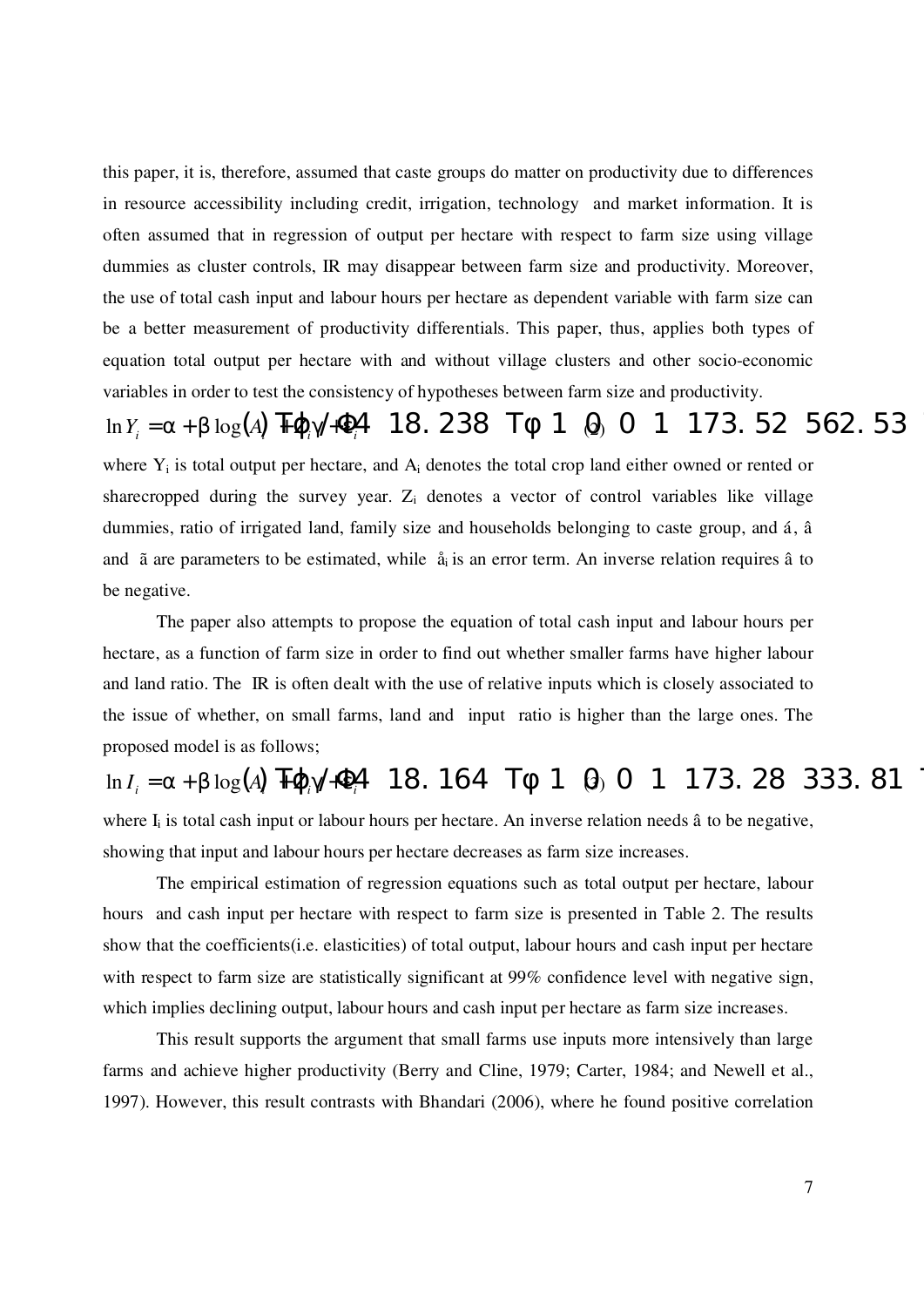between land inequality and land productivity<sup>5</sup> in Nepal. The author concluded that his result was more suggestive rather than conclusive due to three limitations viz. no consideration of soil quality and relative input use, and measured only aggregate production of rice yield in *Terai* region in his econometric analysis.

| Independent variable  | <b>Dependent Variables</b> |                      |                           |
|-----------------------|----------------------------|----------------------|---------------------------|
|                       | Log of output/hectare      | Labour hours/hectare | Log of cash input/hectare |
| Log of cropland       | $-0.21***$                 | $-0.40***$           | $-0.43***$                |
|                       | (0.042)                    | (0.033)              | (0.051)                   |
| Constant <sup>6</sup> | $10.96***$                 | $7.41***$            | $7.13***$                 |
|                       | (0.047)                    | (0.037)              | (0.058)                   |
| $R^2$                 | 0.10                       | 0.38                 | 0.22                      |
| $F_{(1, 248)}$        | 28.50                      | 151.66               | 71.36                     |
| No. of observations   | 250                        | 250                  | 250                       |

**Table 2: Regression results for output and labour hours per hectare with cropland<sup>a</sup>**

a<sub>standard</sub> errors are given in parentheses.

\*\*\*significant at 1% level.

The IR is often explained with four hypotheses i. e. risk, imperfect or incomplete labour markets, diminishing returns to scale and the possibility of unobserved variations in land quality (Newell et al.(1997). The following possible explanations based on the available and relevant literature, could be relevant to the Nepalese context:

The first is the imperfect and incomplete labour market. Labour market imperfections examined in earlier studies by Thapa (2003), and Abdulai and Regmi (2000) conclude that imperfect or incomplete labour markets are pervasive in Nepal. They observed labour heterogeneity between family and hired labour as well as male and female labour, especially in hilly regions; family labour was found more productive than hired labour because of the higher incentive to work on their own farm. The IR in this exercise could be due to labour heterogeneity. However, the present paper will not investigate labour heterogeneity.

The second is the possibility of unobserved variations in land quality. This could be relevant in the study area because of its landscape. The study area has wide variation in terms of land quality, and the types of crops that depend on soil quality and irrigation facility like rice and

 $<sup>5</sup>$  The author used a simple bivariate regression between the Gini coefficient of each district and land productivity</sup> (only rice crop). The coefficient of correlation between land inequality and land productivity was  $0.612$ ( $p<.001$ ).

<sup>&</sup>lt;sup>6</sup> In all regressions, constant terms are included but not reported.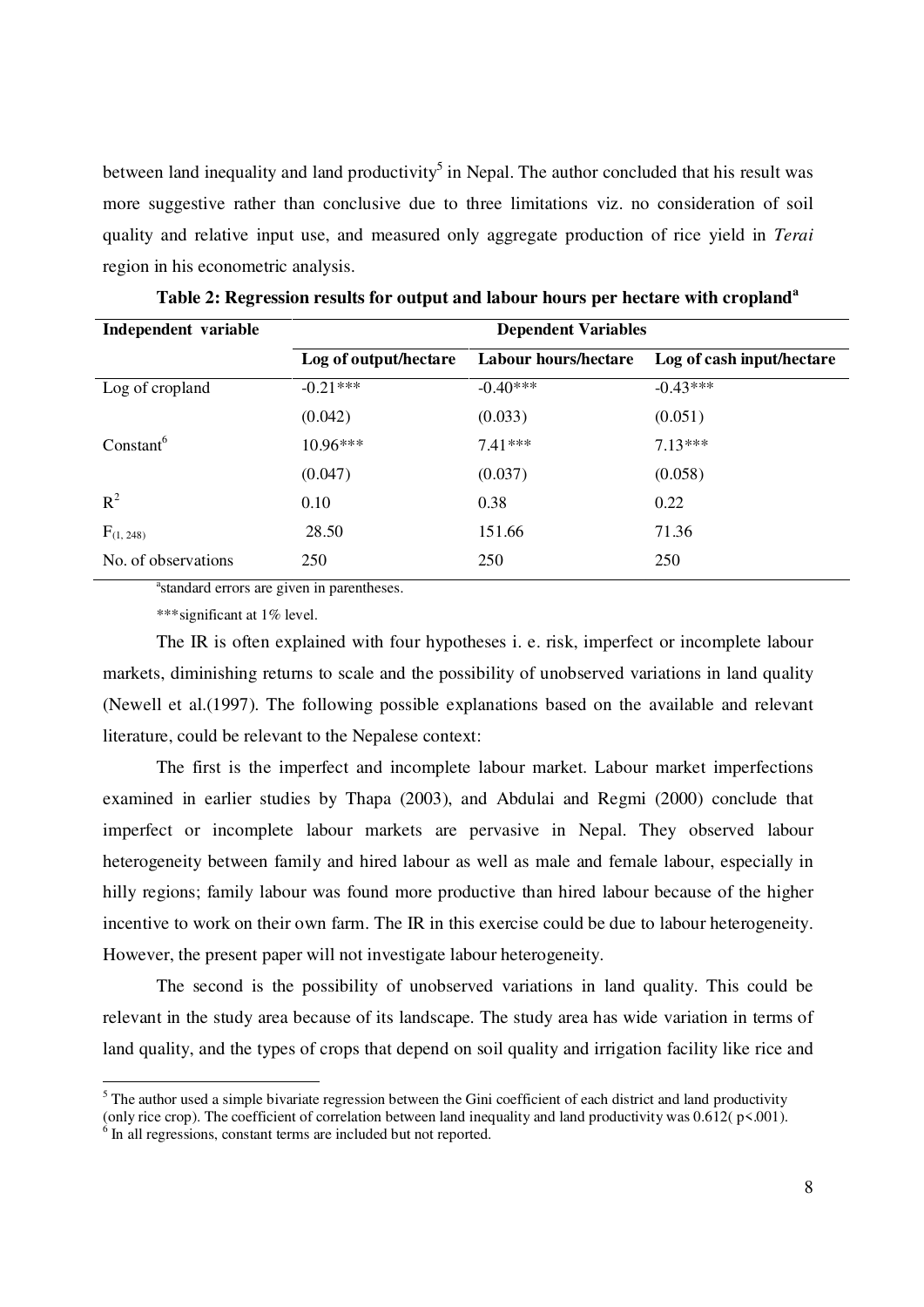wheat are grown on irrigated low land. The IR could be the other way round in rice and wheat crops. It is often believed that a crop like millet is relatively more labour intensive in comparison to wheat and rice, and per hectare input could be higher for such a crop. Therefore, the IR could be the result of variations in land quality and types of crop. Due to limitation of crop specific data, this paper tries to seek further empirical analysis incorporating village dummies as cluster control, ratio of irrigation land as proxy for land quality and some other socio-economic variables.

The final explanation is decreasing returns to scale. It is often believed that the existence of decreasing returns to scale is more likely to possible in land scare region. Farmers normally preferred first to use high yield land, and then extended their farm land on relatively lower yielding area, when land became scarce. Increasing returns to scale is more likely to have existed in land abundant areas, and decreasing returns to scale is relatively in low soil quality and land scarce regions. CD production function will be used to get more insights in returns to scale in the Nepalese agriculture.

Results from extended regression equations including 2 village dummy variables( as cluster control), ratio of irrigated land(as proxy for land quality) and other socio-economic variables i.e. households belonging to caste groups and family size (as proxy for capturing the access to resources i.e. access to credit, irrigation, technology and market information etc.) are given in Table 3. The paper assumes that IR may not be a plausible assumption if farmers have better access to resources.

The coefficients of the regressions of both output and labour hours per hectare with respect to crop land are negative and are highly significant, reflecting that the proxy variables do not change substantially the IR between farm size and productivity. The outcome thus rejects the hypothesis at least in the sample farms that IR could disappear after the inclusion of village dummies and other socio-economic variables in the model. The existence of relatively low variations among the villages in the study area in terms of cropping pattern system, soil quality and labour supply may explain why the extended equations do not reject the IR hypothesis.

Nonetheless, the coefficients of the proxy variables can give some insights about the differences among villages and caste groups. The coefficient of family size is significant with positive sign, suggesting that farm productivity may be relatively high, if farmers use more family labour. Likewise, the coefficient of higher caste dummy is clearly shown the differences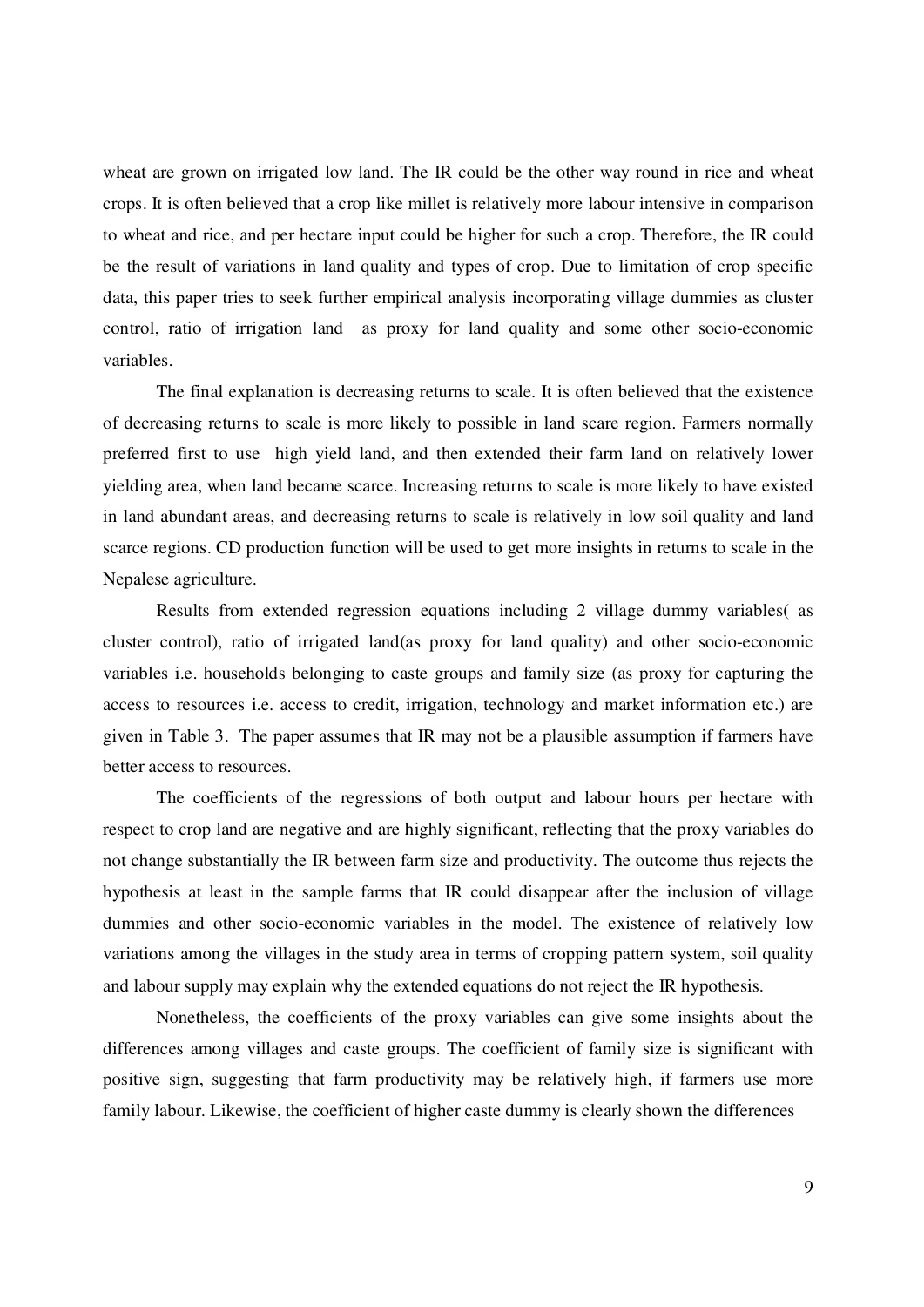|                              | <b>Dependent Variables</b> |                                |  |
|------------------------------|----------------------------|--------------------------------|--|
| <b>Explanatory Variables</b> | Log of output per hectare  | Log of labour hour per hectare |  |
| Log of cropland              | $-0.31***$                 | $-0.46***$                     |  |
|                              | (0.046)                    | (0.03)                         |  |
| Family size                  | $0.05***$                  | $0.04***$                      |  |
|                              | (0.012)                    | (0.010)                        |  |
| Ratio of irrigated land      | 0.03                       | 0.05                           |  |
|                              | (0.12)                     | (0.10)                         |  |
| Dummy: VDC2                  | $-0.13*$                   | $-0.20***$                     |  |
|                              | (0.07)                     | (0.05)                         |  |
| Dummy: VDC3                  | $-0.12*$                   | $-0.16**$                      |  |
|                              | (0.07)                     | (0.05)                         |  |
| Dummy: Higher caste group    | $0.40***$                  | 0.07                           |  |
|                              | (0.07)                     | (0.05)                         |  |
| Dummy: Medium caste group    | 0.06                       | $0.01\,$                       |  |
|                              | (0.08)                     | (0.06)                         |  |
| Constant                     | $10.4***$                  | $7.21***$                      |  |
|                              | (0.14)                     | (0.12)                         |  |
| $R^2$                        | 0.34                       | 0.46                           |  |
| F(7, 242)                    | 17.59                      | 30.06                          |  |
| Number of observations       | 250                        | 250                            |  |

**Table 3: Regression results for output and labour hour per hectare with cropland and other socio-economic variables<sup>b</sup>**

<sup>b</sup>standard errors are given in parentheses.

\*\*\*significant at 1% level.

\*\* significant at 5% level.

\* significant at 10% level

in resource accessibilities among the caste groups. The significant and negative sign of village dummies also reveal some inter village variations in terms of productivity. The ratio of irrigated land is not significant. This could be due to low variations between irrigated and non-irrigated plots in the sample farms because of the study area belonging to the higher rainfall zone that often reduces the productivity differences between irrigated and non-irrigated land.

Although, the regression equations(2  $\&$  3) do not support the hypothesis that the existence of IR is more likely due to the exclusion of land quality and resource accessibility among the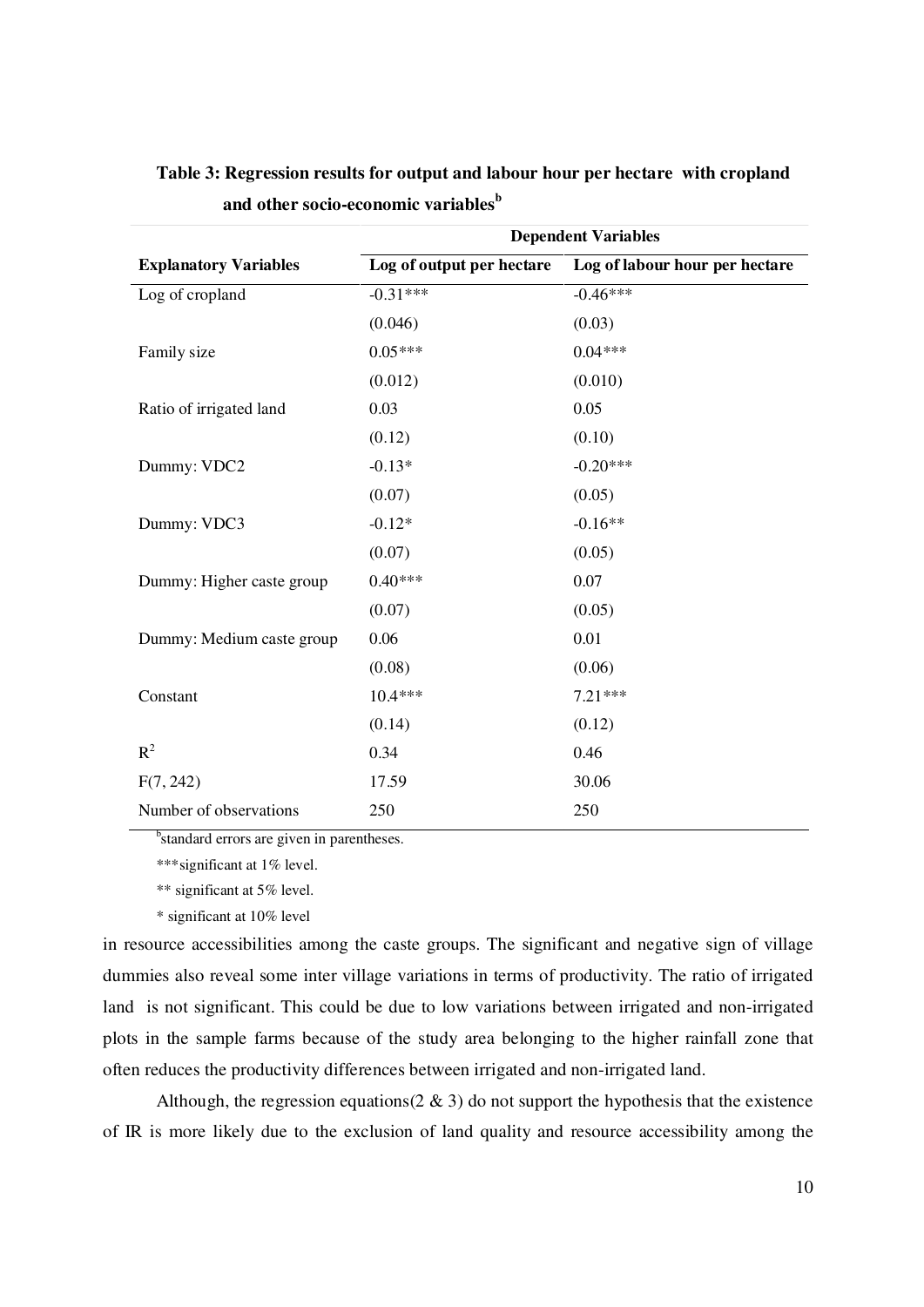farm holders, the results reveal at least some difference in resource accessibility among caste groups. Family size seems an influential factor for both farm size-productivity and labour/land ratio, implying an existence of incomplete labour markets in rural Nepal that often show family labour more productive than hired labour.

# **4. Returns to scale**

This section sheds further light on the farm size-productivity relationship, applying the Cobb-Douglas production function in order to find the impact of other factors of production. It is often discussed in the literature that from the gross relationship between farm size and productivity, it may not be plausible to make a conclusion for the technological economies and diseconomies of scale. On the contrary, the production function can give better insights between the specific factor input and productivity.

The alleged IR between farm size and productivity often deals with the theory of diminishing returns to scale. The paper tries to fit a Cobb-Douglas(CD) production function to find the returns to scale in Nepalese agriculture. The CD production function is as follows;

# $\log Y = \beta_0 + \beta_1 \log I + \beta_2 \log L + \beta_3 \log M + \beta_4 \log K + \beta_5 \log A + \mu$

where Y is value of farm output, I is net area irrigated per hectare of total cropland, L is total labour hours both family and hired per hectare used in farm production, M is total quantity (in kg) of manure per hectare used in farm production, K is cash input per hectare, A is cropland, and  $\mu$  is an error term<sup>7</sup>.

CD production function is most widely used specification for function. The estimated coefficients  $(\hat{a}_i)$  are partial output elasticities with respect to production of land, labour, cash input, manure and net area irrigated. These partial elasticities are defined as the ratio of the percentage change in output to the percentage change in input. The higher elasticity of particular input is referred as having relatively larger impact on output. Cobb-Douglas form imposes the assumption that all partial elasticities of substitution equal to one at every point in the input space. The summation of the elasticities for all explanatory variables is an estimation of returns to scale. However, in this CD production function, other variables are defined in per hectare. So the coefficient of cropland( $\hat{a}_5$ ) is obviously referred as the sum of factor elasticities (see Bardhan, 1973). If the coefficient of cropland  $(\hat{a}_5)$  is not significantly different than unity, returns to scale

 $<sup>7</sup>$  The error term captures the effects of all omitted variables assuming zero mean and unit variance.</sup>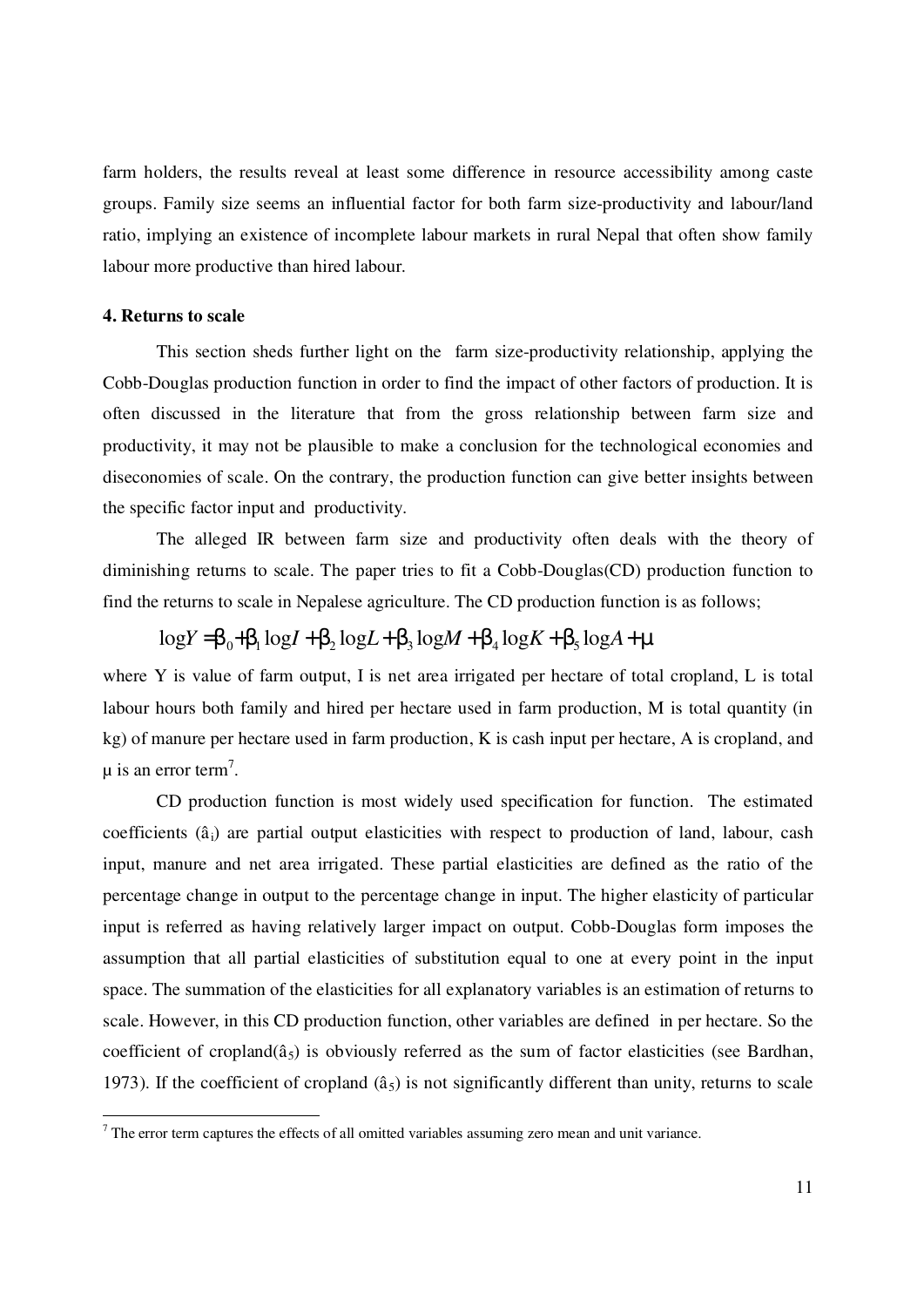are constant; if it is significantly above (below) unity, there are increasing (decreasing) returns to scale.

In general, all production inputs are not possible to observe as well as to measure in the same unit. In this production function, the variable I is considered as technical progress parameter, which assumes that irrigated land has higher possibilities of improving land productivity and crop intensity. Based on the data available, all irrigated plots are assumed to be homogenous (i.e. less variations in land productivity) that may not seriously affect the result. The labour input (L) is the total hours both hired and family as well as male and female used for farm production. This input is aggregated in one unit assuming that it is close to homogenous, in the sense that farmers may hire labour in case of not enough family members to fulfil household labour demand.

The variable M stands for the total kilogram of manure used for farm production. This is the principal and most common source of fertilizer in the study area. In addition, manure normally does not have any market value due to not having any transaction in the market. So this input is calculated in quantity not in cost. Farmers normally use small quantity of chemical fertilizer and modern varieties of seeds. Total cash spent for buying chemical fertilizer, modern varieties of seeds, farm equipments and cash for oxen hire $\delta$  is aggregated in one variable as cash input(K). Several studies have included land fragmentation in the CD production function considering as source of production inefficiency in agriculture (Bardhan, 1973). Due to limitation of data, the paper assumes that there is less effect of land fragmentation on farm productivity. The study area has mostly similar structure and distribution of farm land (i.e. both rainfed and irrigated land) among the sample households, which may not affect the overall result by the exclusion of land fragmentation in the model.

Table 4 presents the result of Cobb-Douglas production and returns to scale, where the dependent variable is the log of the value of farm output. The coefficients of all factor inputs are statistically significant with an exception of net area irrigated per hectare. The coefficient of cropland  $(\hat{a}_5)$  is not significantly different from unity, showing the evidence of constant returns to scale and significant at  $10\%$  level<sup>9</sup>. As for the coefficients of different factors of production, labour is observed more influential than other factor inputs (0.42), followed by manure (0.25).

<sup>&</sup>lt;sup>8</sup> Oxen are normally hired with male labour. But this cost covers only the total cost paid to hire oxen.

<sup>&</sup>lt;sup>9</sup> I tested the coefficient of crop land (i.e.  $\hat{a}_5 = 1$ ) in STATA and F value(3.14) is significant at 10% level  $(P_{value} = 0.08)$ .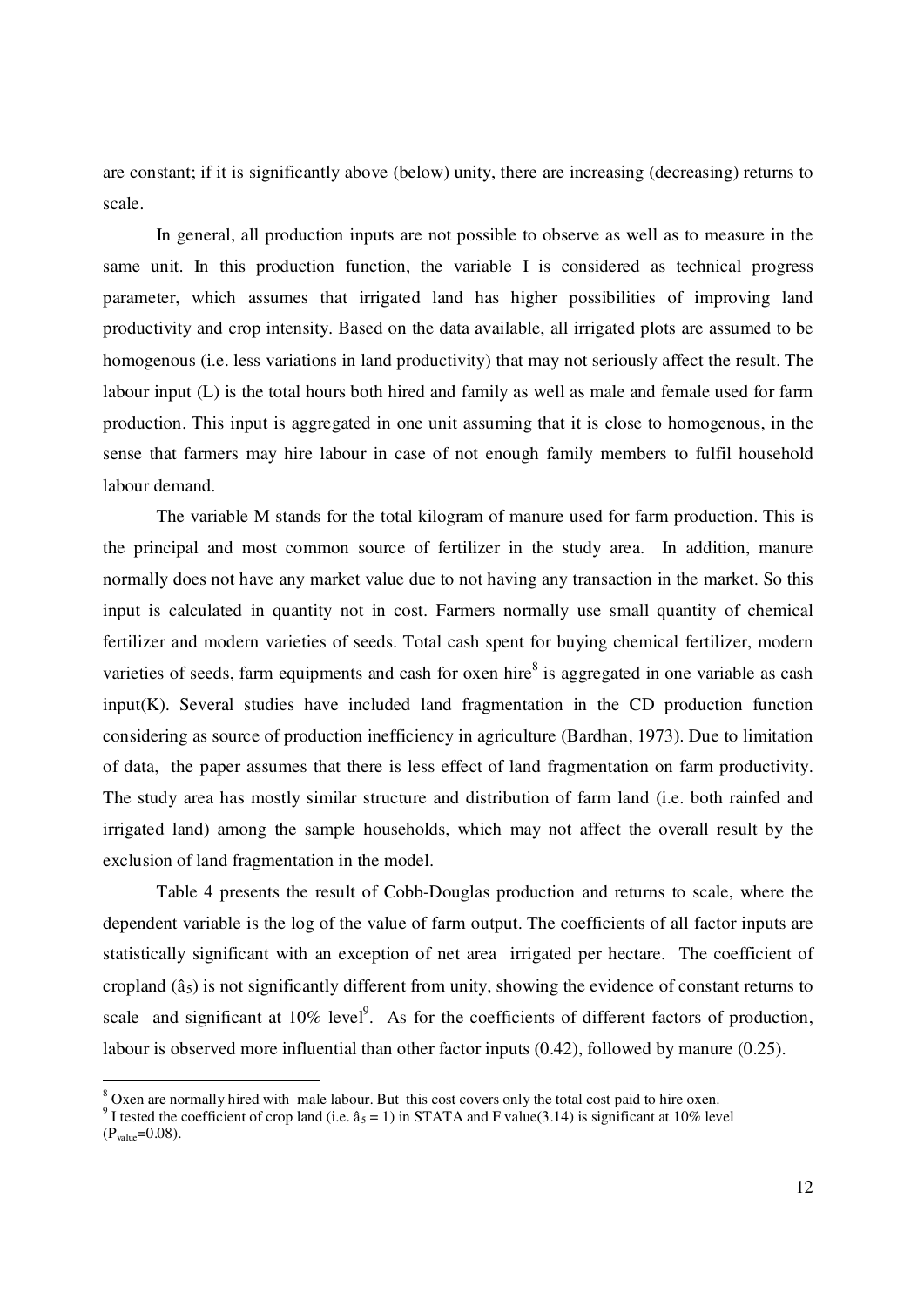| <b>Explanatory variables</b>  | <b>Coefficients</b>   |
|-------------------------------|-----------------------|
| Log irrigated land/hectare    | 0.21                  |
|                               | (0.16)                |
| Log of cash input/hectare     | $0.13**$              |
|                               | (0.04)                |
| Log of labour hours/hectare   | $0.42***$             |
|                               | (0.07)                |
| Log of manure(in kg.)/hectare | $0.25***$             |
|                               | (0.04)                |
| Log of cropland               | 1.09***               |
|                               | (0.05)                |
| Constant                      | 5.54***               |
|                               | (0.54)                |
| $R^2$                         | 0.72                  |
| $F_{(5, 244)}$                | 125.23                |
| No. of observations           | 250                   |
| Returns to scale              | <b>CRS</b>            |
|                               | $(F(1, 244)$ is 3.14) |

**Table 4: Regression results of Cobb-Douglas production function<sup>b</sup>**

<sup>b</sup>standard errors are given in parentheses.

\*\*\*significant at 1% level.

\*\* significant at 5% level.

The findings support the stylized fact that small farms are more productive than large farms because of their intensive use of both labour and cash inputs than large farms. The results from extended regression analyses do not support the hypotheses that the IR is due to variation of regions as well as access to resources. However, the analysis does not reject completely about the differences in resource accessibility among caste groups as well as family and hired labour.

# **5. Conclusions and policy implications**

The paper analysed the relationship between farm size and productivity, applying data from a cross section household survey of Nepalese mid hills, and tested the almost 'stylized fact' of the inverse relationship between farm size and productivity. Output per hectare was used, and evidence found consistent and stable in both. The results of extended regression equations incorporating village dummies as cluster controls and ratio of irrigated land (as proxy for land quality) and other socio-economic variables such as household belonging to caste groups and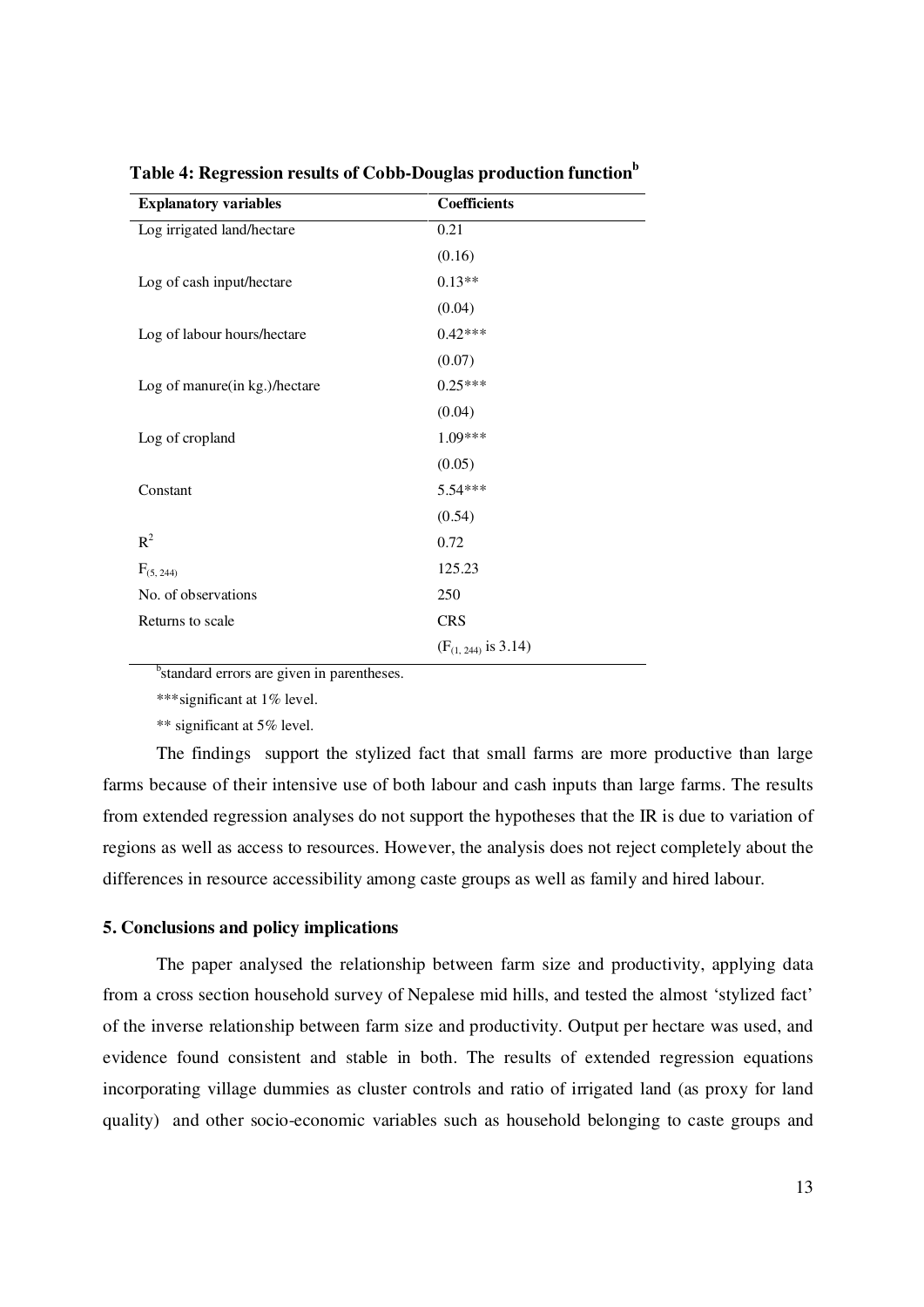family size(as proxy for access to resources) do not support the hypotheses in this model that the IR is due to variations in regions as well as access to resources among farm holders. The paper also estimated total cash input and labour hours per hectare in order to measure the productivity differentials. The results are significant and consistent with the models of output per hectare, reflecting that small farms use more input and labour unit per hectare than do large farms. The coefficients of family size both in output and in labour hours per hectare reveal the importance of family labour on farm productivity in most part of rural areas..

The paper further applied the CD production function in order to find returns to scale and the impact of factors of production in the Nepalese agriculture. The evidence found constant returns to scale at 10% level of significance in hilly region of Nepal, rejecting the hypothesis that the IR is due to decreasing returns to scale. This result could be more of an inverse correlation between size and other inputs than of scale of diseconomies as mentioned by Bardhan (1973). Among the different factors of production, labour input seems more influential than other factors of production followed by manure. The coefficient of cash input shows that the impact of tradable inputs is still insignificant in the sample farms.

Since there are very few studies on farm size and productivity relationship conducted in Nepal, results from this paper could be useful for further empirical studies. Further studies need to explore the impact of land fragmentation and distance of farm land from the homestead on farm productivity, as well as crop specific productivity in order to identify the best suitable crop for increasing productivity in the different agro-ecological zones.

Policies need to be identified for countries like Nepal, where the average farm size is relatively low and the majority of farmers own less than one hectare of farm land, on high yielding crops in dealing with demand and supply side of the products through investment in infrastructure and technologies that can increase the use of tradable inputs both for small and large farms in all agro-ecological zones of Nepal, rather than land redistribution.

I would like to thank Margaret Loseby, Attilio Coletta and Guido Agostinucci of the University of Tuscia, Viterbo(Italy) for valuable comments and suggestions. Comments from two anonymous reviewers are highly appreciable to revise this paper. Thanks to the Norwegian University of Life Science for providing fund for the master study in Development and Natural Resource Economics and conducting field survey.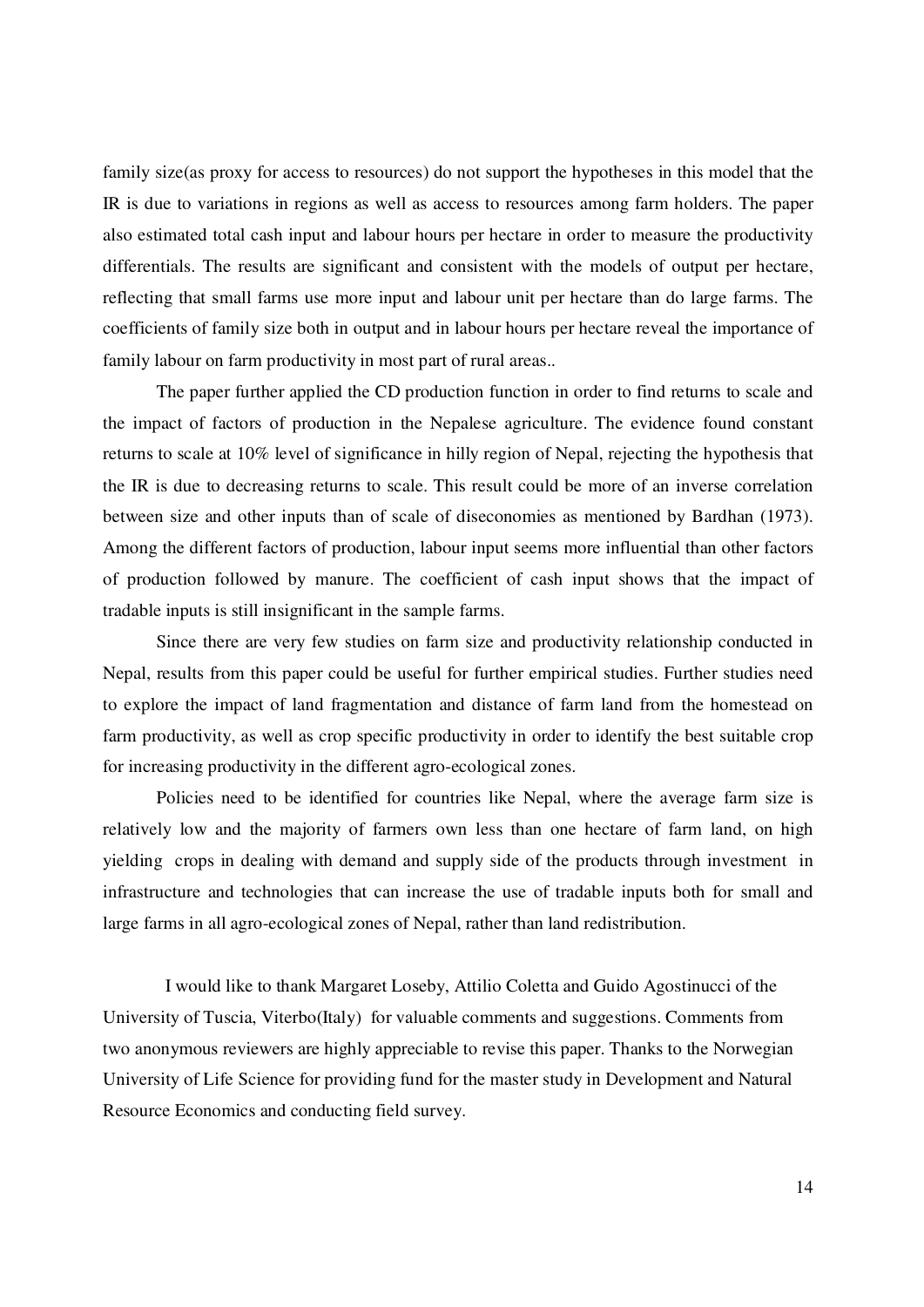#### **References**

- Abdulai, A. and P.P. Regmi (2000). "Estimating labour supply of farm households under nonseparability: empirical evidence from Nepal". *Journal of Agricultural Economics* 22: 309-320.
- Bardhan P.B.(1973), "Size, Productivity, and Returns to Scale: An Analysis of Farm-Level Data in Indian Agriculture", *Journal of Political Economy*, 81:1370-1386.
- Barrett, C.B.(1996), "On price risk and the inverse farm size-productivity relationship", *Journal of Development Economics* 51: 193-215.
- Berry, R.A. and W.R. Cline(1979), "*Agrarian Structure and Productivity in Developing Countries*", Johns Hopkins University Press, Baltimore, MD.
- Bhalla, S.S. and P. Roy(1988), "Mis-Specification in Farm Productivity Analysis: the Role of Land Quality", *Oxford Economic Papers* 40: 55-73.
- Bhandari, R.(2006), " Searching for a Weapon of Mass Production in Nepal: Can Market-Assisted Land Reforms Live Up to their Promise?", *Journal of Developing Societies* 22: 111-143.
- Carter, M.R.(1984), "Identification of inverse relationship between farm size and productivity: an empirical evidence of peasant agricultural production", *Oxford Economic Papers* 36(1): 131-145.
- CBS(2002), "*National Sample Census of Agriculture Nepal 2001/02*", Central Bureau of Statistics, Nepal Government, 2002, Kathmandu, Nepal.
- Cornia, G.A.(1985), "Farm size, land yields and the agricultural production function: An analysis for fifteen developing countries", *World Development* 13: 513-534.
- Deolalikar, A.B. (1981), "The inverse relationship between productivity and farm size: a test using regional data from India", *American Journal of Agricultural Economics* 63:275-279
- Fan S. and C. Chan-Kang (2005), "Is small beautiful? Farm size, productivity, and poverty in Asian agriculture", *Agricultural Economics*, 32, (s1): 135-146.
- Feder, G.(1985), "The Farm Size and Farm Productivity: the Role of Family Labour, Supervision and Credit Constraints", *Journal of Development Economics* 18: 297-313.
- Heltberg R.(1998), "Rural Market Imperfections and the Farm Size-Productivity Relationship: Evidence from Pakistan", *World Development* Vol.26, No.10: 1807-1826.